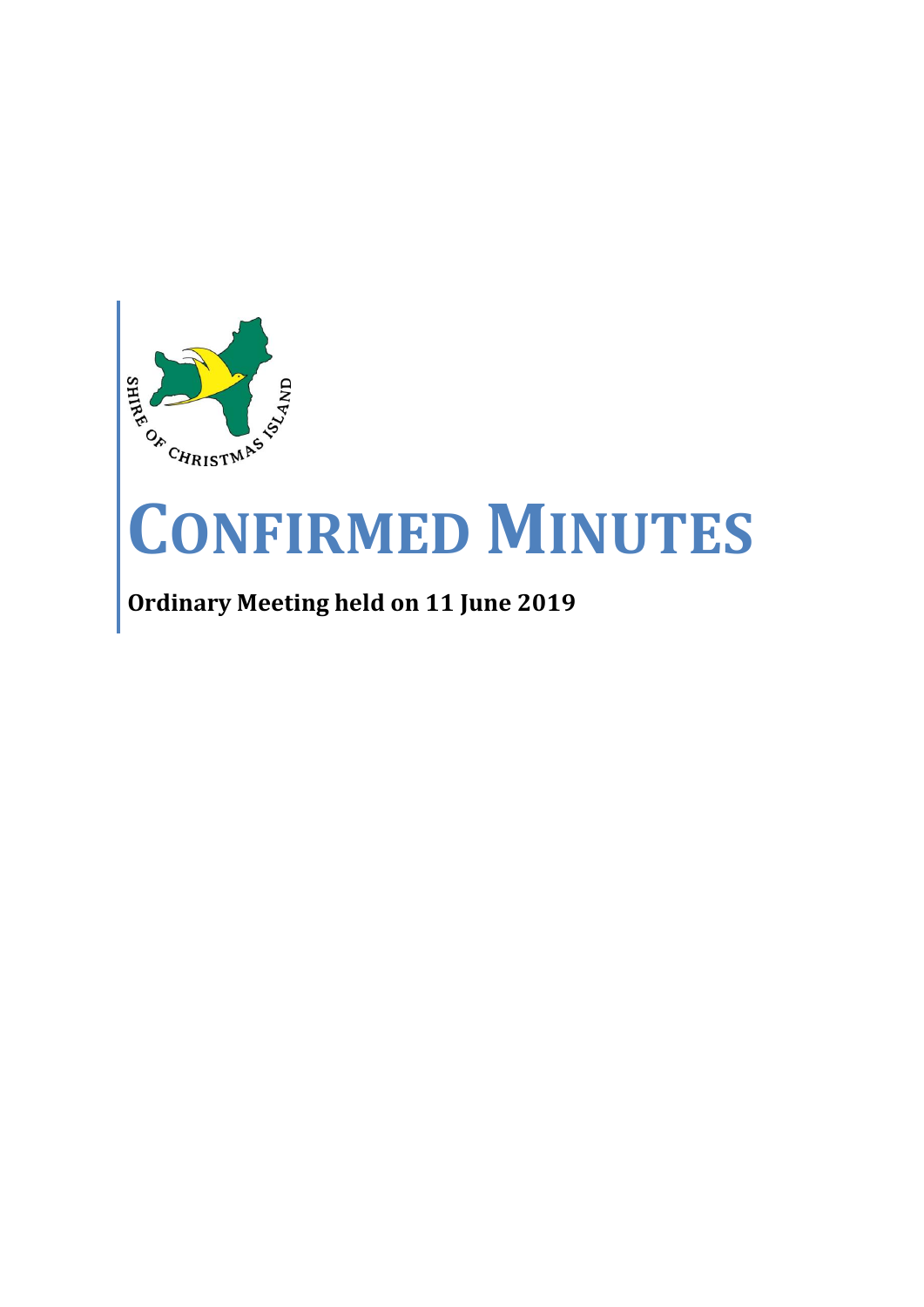

#### **Minutes of the Ordinary meeting of the Shire of Christmas Island Council held at the George Fam Chambers at 7.00pm on Tuesday 11 June 2019**

#### **TABLE OF CONTENTS**

| <b>Agenda</b><br>No. | <b>Item</b>                                                                                                                                                                                                                         | Page           |
|----------------------|-------------------------------------------------------------------------------------------------------------------------------------------------------------------------------------------------------------------------------------|----------------|
|                      | <b>DECLARATION OF OPENING/ANNOUNCEMENT OF VISITORS</b>                                                                                                                                                                              | 1              |
| $\mathbf{1}$         | SHIRE PRESIDENT DECLARED THE MEETING OPEN AT 7.05PM<br>1.1                                                                                                                                                                          |                |
|                      | RECORD OF ATTENDANCES/APOLOGIES/LEAVE OF ABSENCE GRANTED/DECLARATION OF<br><b>FINANCIAL/PROXIMITY &amp; IMPARTIALITY INTERESTS</b>                                                                                                  |                |
| $\overline{2}$       | 2.1<br><b>RECORD OF ATTENDANCE</b>                                                                                                                                                                                                  | 1              |
|                      | $2.2^{\circ}$<br><b>LEAVE OF ABSENCE</b>                                                                                                                                                                                            |                |
|                      | 2.3<br>APOLOGY                                                                                                                                                                                                                      |                |
|                      | 2.4<br>DECLARATION OF FINANCIAL/IMPARTIALITY/PROXIMITY INTEREST                                                                                                                                                                     |                |
| 3                    | <b>RESPONSE TO PREVIOUS PUBLIC QUESTION TAKEN ON NOTICE</b>                                                                                                                                                                         | $\mathbf{1}$   |
| 4                    | <b>PUBLIC QUESTION TIME</b>                                                                                                                                                                                                         | $\mathbf{1}$   |
| 5                    | <b>APPLICATION FOR LEAVE OF ABSENCE</b><br>5.1<br>LEAVE OF ABSENCE - CR MASLI                                                                                                                                                       | $\mathbf{1}$   |
| 6                    | PETITIONS/DEPUTATIONS/PRESENTATIONS                                                                                                                                                                                                 | $1 - 2$        |
| 7                    | CONFIRMATION OF MINUTES OF PREVIOUS MEETING(S)/BUSINESS ARISING FROM<br>PREVIOUS MEETINGS<br>MINUTES OF ORDINARY COUNCIL MEETING HELD ON 21 MAY 2019<br>7.1<br>7.2<br><b>BUSINESS ARISING FROM THE MINUTES OF PREVIOUS MEETINGS</b> | 2              |
| 8                    | ANNOUNCEMENTS BY THE PRESIDING MEMBER WITHOUT DISCUSSION                                                                                                                                                                            | 2              |
| 9                    | <b>COMMITTEE REPORTS</b>                                                                                                                                                                                                            | $\overline{2}$ |
| 10                   | <b>OFFICER REPORTS</b>                                                                                                                                                                                                              |                |
| 10.1                 | <b>CHIEF EXECUTIVE OFFICER</b>                                                                                                                                                                                                      |                |
|                      | 10.1.1 CEO DELEGATED AUTHORITY-FINANCE                                                                                                                                                                                              |                |
|                      | 10.1.2 RATES, FEES & CHARGES 2019/20                                                                                                                                                                                                | $2 - 4$        |
|                      | 10.1.3 SHIRE OF CHRISTMAS ISLAND - WESTPAC BANK SIGNATORY                                                                                                                                                                           |                |
|                      | 10.1.4 LOCAL GOVERNMENT ELECTIONS 21 OCTOBER 2019                                                                                                                                                                                   |                |
|                      | 10.1.5 APPOINT OF ACTING CEO                                                                                                                                                                                                        |                |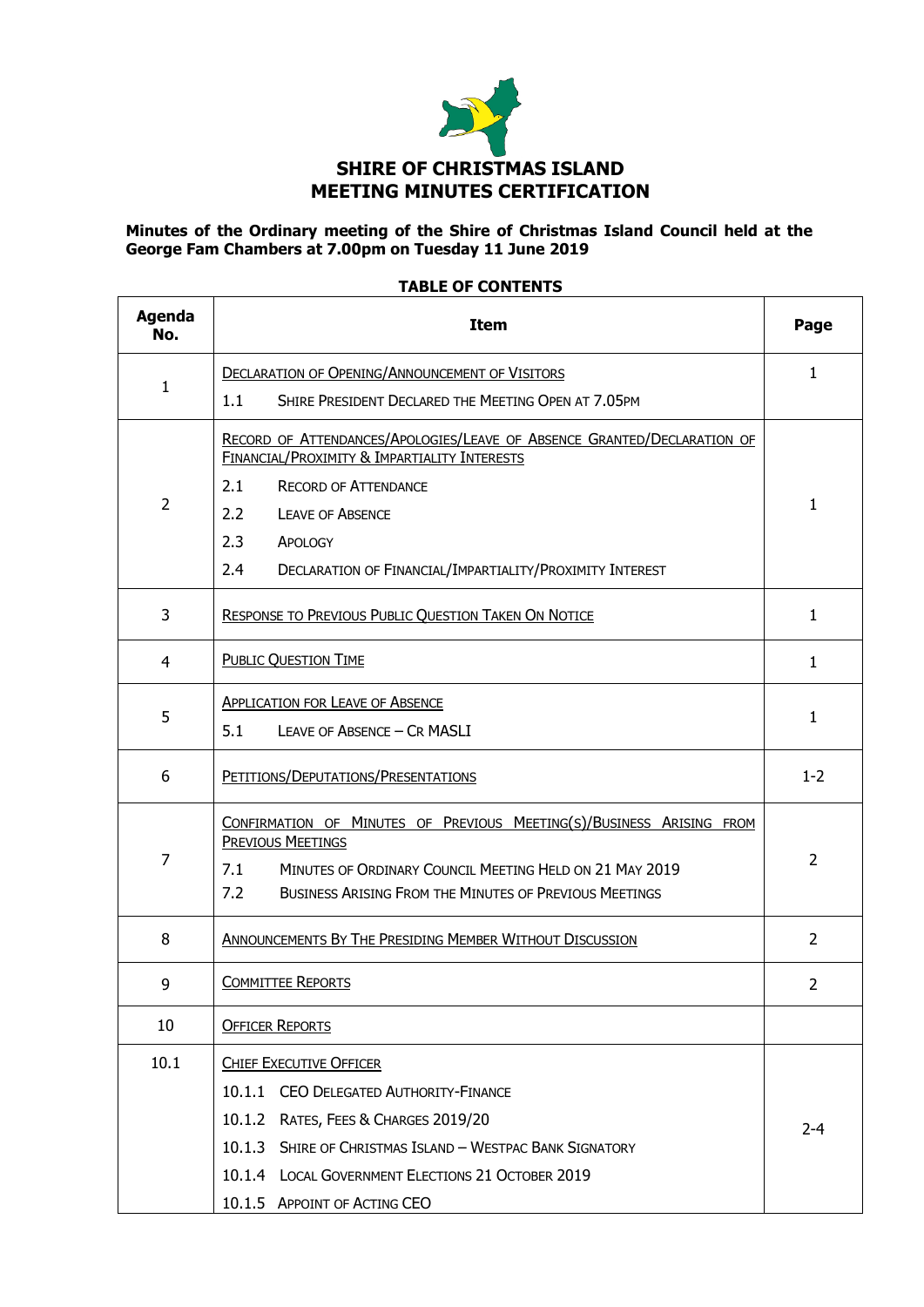| 10.2 | <b>MANAGER FINANCE AND IT</b><br>10.2.1 SCHEDULE OF ACCOUNTS - MAY 2019<br>10.2.2 FINANCIAL STATEMENTS - MAY 2019 | 4 |
|------|-------------------------------------------------------------------------------------------------------------------|---|
| 10.3 | <b>MANAGER COMMUNITY/RECREATION SERVICES &amp; TRAINING</b>                                                       | 4 |
| 10.4 | <b>MANAGER WORK, SERVICES &amp; WASTE</b>                                                                         | 4 |
| 10.5 | <b>MANAGER GOVERNANCE, RESEARCH, POLICY AND GRANTS</b><br>10.5.1 RECORD KEEPING PLAN UPDATE                       | 4 |
| 11   | ELECTED MEMBERS MOTIONS OF WHICH PREVIOUS NOTICE HAS BEEN GIVEN                                                   | 4 |
| 12   | NEW BUSINESS OF AN URGENT NATURE INTRODUCED BY DECISION OF THE MEETING                                            | 4 |
| 13   | <b>BEHIND CLOSED DOORS</b>                                                                                        | 5 |
| 14   | <b>CLOSURE OF MEETING</b><br>THE SHIRE PRESIDENT CLOSED THE MEETING AT 7.45PM                                     | 5 |
| 15   | DATE OF NEXT MEETING: 16 JULY 2019                                                                                | 5 |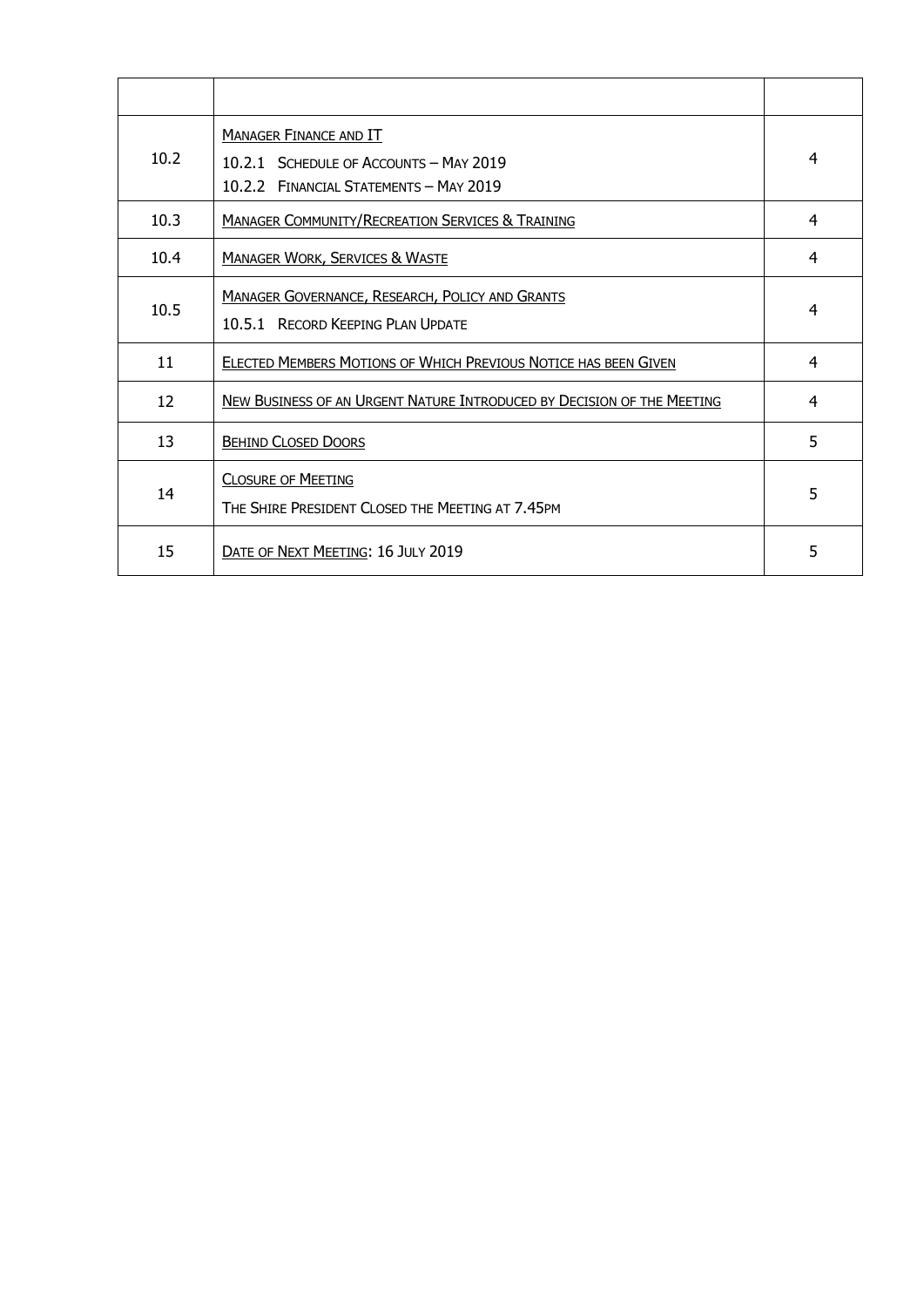

#### **CONFIRMED MINUTES**

**Ordinary Meeting of the Shire of Christmas Island held at the George Fam Chambers at 7.00pm on Tuesday 11 June 2019**

#### **1 DECLARATION OF OPENING/ANNOUNCEMENT OF VISITORS**

The Shire President declared the meeting open at 7.05pm.

#### **2 RECORD OF ATTENDANCE/APOLOGIES/LEAVE OF ABSENCE/ DECLARATIONS OF FINANCIAL INTEREST**

#### 2.1 **Record of Attendance**

Councillors **Councillors** Cr Rosnah **PAL** 

Shire President Cr Gordon **THOMSON** Deputy President Cr Kee Heng **FOO** Cr Azmi **YON** Cr Nora **KOH** Cr Kelvin **LEE** Cr Philip **WOO** Cr Vincent **SAW**

Chief Executive Officer David **PRICE** Manager Works, Services & Waste **Chris SU** Acting Manager Finance & Admin Rostyna OH

Minute Taker **Number of the Shikin HASINUDIN** 

- 2.2 **Leave of Absence**
- 2.3 **Apologies**
- 2.4 **Declarations of Financial/Impartiality/Proximity Interest**

#### **3 RESPONSE TO PREVIOUS PUBLIC QUESTIONS TAKEN ON NOTICE**

#### **4 PUBLIC QUESTION TIME**

Cr YON would like to acknowledge the Council's Civil Works department for their great work on sealing the Dales Road.

#### **5 APPLICATIONS FOR LEAVE OF ABSENCE**

#### 5.1 Leave of Absence – Cr MASLI

| <b>Council Resolution</b>                                                                     |                  |                       |
|-----------------------------------------------------------------------------------------------|------------------|-----------------------|
| <b>Moved: Cr LEE</b>                                                                          | Seconded: Cr FOO | <b>Res. No: 38/19</b> |
| That the leave of absence application submitted by Cr MASLI (11/6/19 to 25/6/19) be approved. |                  |                       |

**Carried: 8/0**

#### **6 PETITIONS/DEPUTATIONS/PRESENTATIONS**

Ms Tanya CROSS, who has been visiting the island since 2014, brought up the ongoing issue of waste at the Cove, Greta Beach and Dolly Beach. She advised Council that Christmas Island is a victim of the global problem and are looking at possible connections with groups or organisations externally that could help out and put initiatives in place locally. Also looking at this waste problem from different angles such as where the waste is coming from. She has thought of doing a private enterprise which might need to go into collaboration with the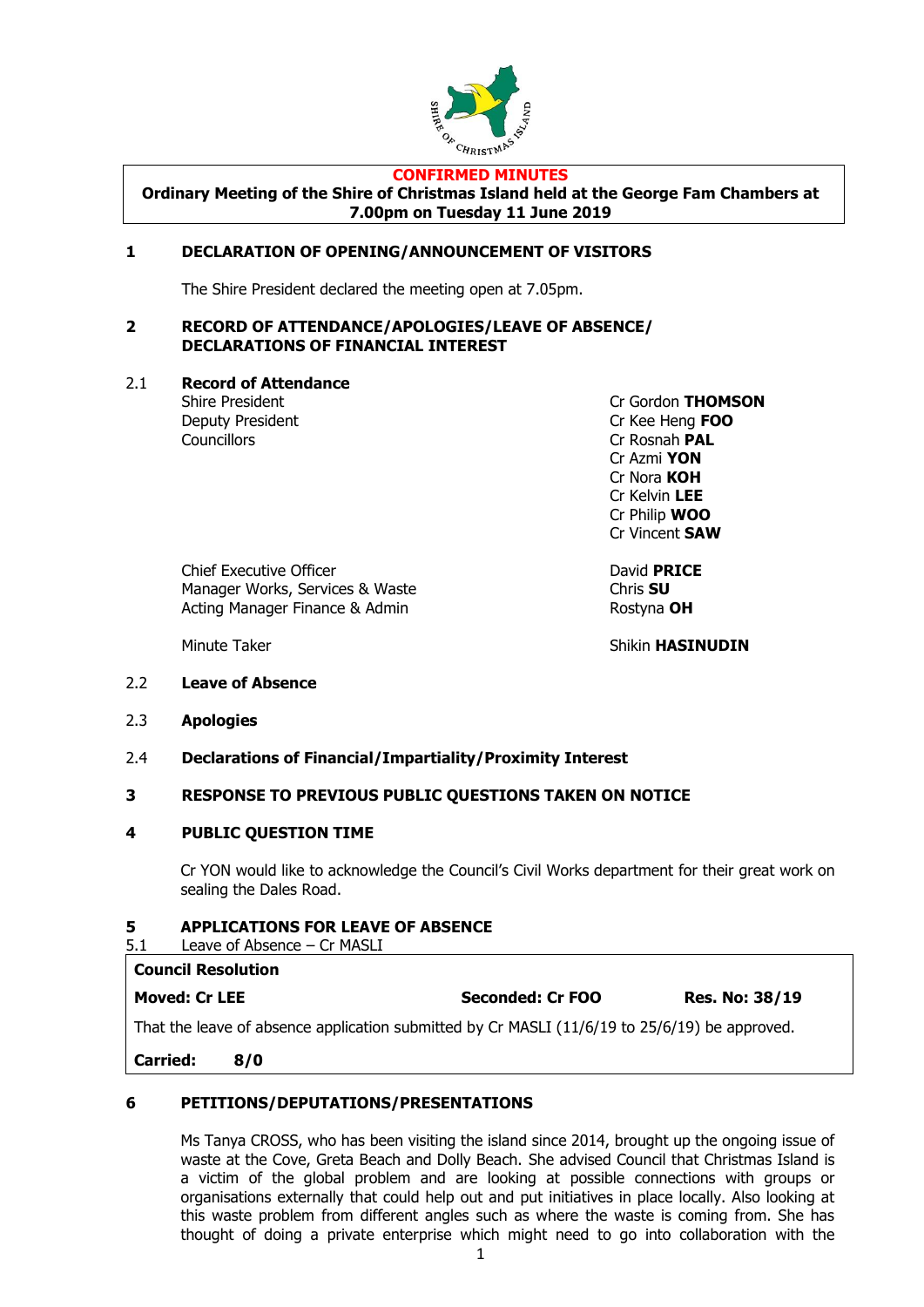Council or other agencies to collect rubbish from the beach making it as easy as possible such as David has mentioned that a pulley system could be installed at Greta to help with the lifting of bags up the stairs. Also incorporating the plastic waste into a reuse system process which she already has ideas of where she can do this even with a simple machine.

She advised Council that at the moment it is only at the project stage and has plans in place that she is happy to present to the Council.

The Shire President advised Ms CROSS that Island Care does have regular clean ups and the School cleans up Greta beach a couple of times a year. The CEO has started discussing with Island Care and a Council personnel will be allocated to work with Island Care to work on more frequent clean ups.

#### **7 CONFIRMATION OF MINUTES OF PREVIOUS MEETINGS/BUSINESS ARISING FROM THE MINUTES OF PREVIOUS MEETINGS**

## **7.1 Minutes of Ordinary Council Meeting held on 21 May 2019**

Members considered the unconfirmed minutes.

| Council Resolution |                         |                       |
|--------------------|-------------------------|-----------------------|
| Moved: Cr FOO      | <b>Seconded: Cr YON</b> | <b>Res. No: 39/19</b> |

That Council adopt the unconfirmed minutes of the 21 May 2019 Council Meeting.

**Carried: 8/0**

#### **7.2 Business Arising from the Minutes of Previous Meetings**

#### **8 ANNOUNCEMENTS BY PRESIDING MEMBER WITHOUT DISCUSSION**

The Shire President advised Council that he, the CEO, Crs LEE, YON, PAL, KOH, MASLI and Chris SU will be leaving for Canberra on Friday for the NGA conference and the Governance Forum.

#### **9 REPORTS OF COMMITTEES**

#### **10 REPORTS OF OFFICERS**

#### **10.1 Chief Executive Officer**

10.1.1 CEO Delegated Authority-Finance

#### **Council Resolution**

In accordance with Section 5.42 (1) and 5.44 of the Local Government Act 1995 (WA)(CI) Council delegates the following authority to the Chief Executive Officer:

- To make payments on behalf of Council in accordance with Council Signatory/Authorization of EFT Procedure
- To sign cheques on behalf of council for an amount not exceeding \$100,000 s6.10 (d):
- To incur expenditure and to issue official orders not exceeding \$100,000 for non-capital expenditure s6.10 (d);
- To decide free of charge use of community facilities in accordance with CS2 Use of Community Facilities Policy of Council;
- Power of entrance, etc. in relation to road works;
- To write off debts or rates incorrectly raised & other bad debts up to \$200;
- To approve budget variations/new budget items not exceeding \$100,000;
- To obtain reassessment of the value of ratable property in the event of property improvement or property subdivision;
- To invest money held by council not required for immediate use s6.14;
- To arrange appropriate insurance in respect of all council properties;
- To negotiate terms and conditions of property leases;
- To negotiate terms and conditions and enter into lease agreements on Shire Houses where the

**Moved: Cr YON Seconded: Cr SAW Res. No: 40/19**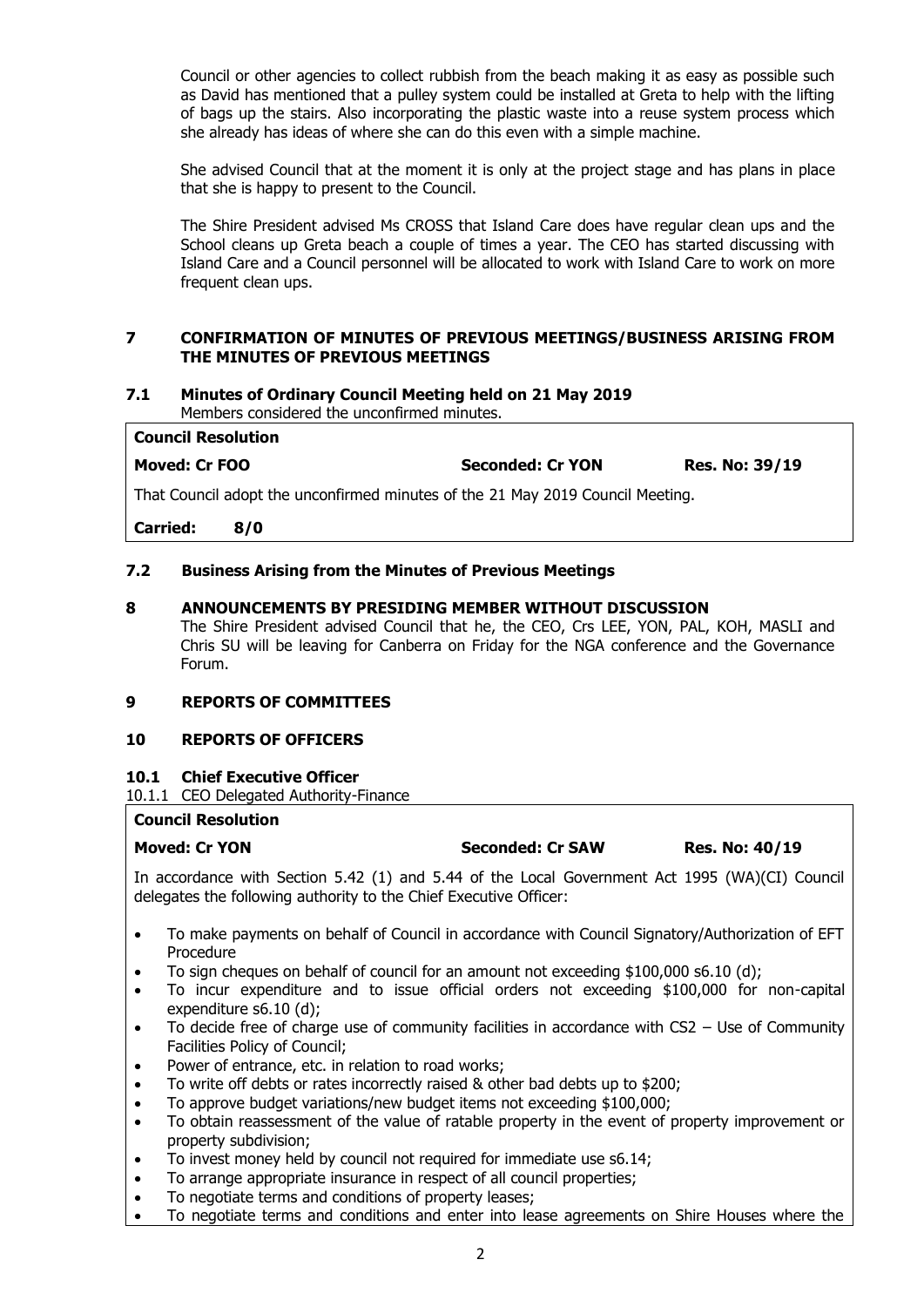weekly rent does not exceed \$600 per week;

- To dispose of property with no book value:
- To reimburse to an owner or occupier where property is damaged through the performance of a function of the local government to the maximum amount of \$2,000;
- To give notice to an occupier and or owner requiring them to do something in relation to land specified in Schedule 3.1 – Powers Under Notices to Owners or Occupiers of Land of the Local Government Act (WA) (CI) 1995
- To arrange for works to be carried out where the owner or occupier does not carry out required action in relation to land, and to recover the costs as a debt;
- To issue certificates of the local government pursuant to section 23 of the Strata Titles Act 1985 (WA)(CI).
- To change leases for the cost of insurance cover in respect to leased properties:
- As the principal Accounting Officer of Council, to prepare the annual financial reports;
- To affix the common seal of the Shire of Christmas Island as required; and
- In relation to recurrent expenditure, to pay amounts above the \$100,000 limit for:
	- o Wages and salaries
	- o Pay As You Earn taxation
	- o Fringe Benefits taxation
	- o insurance premiums
	- o Electricity charges
	- o Lease payments
	- o MRWA projects
	- o Superannuation
- To contract works or capital projects that have been previously approved by a resolution of Council
- Within the provisions of Section 3.50 (1) (1a) (2) (4) (8) of the Local Government Act 1995 (WA) (CI) to:
	- 1) To close any thoroughfare that the SOCI manages for the passage of vehicles, wholly or partially, for a period not exceeding four (4) weeks;
	- 2) To close any thoroughfare that the SOCI manages for the passage of vehicles, wholly or partially, for a period exceeding four (4) weeks

**Carried: 8/0**

10.1.2 Rates, Fees & Charges 2019/20

# **Council Resolution Moved: Cr KOH Seconded: Cr FOO Res. No: 41/19**

- 1. Council adopts the rates, fees and charges for financial year 2019/20 as listed in the attachment.
- 2. All rates, fees and charges to apply from 1 July 2019.
- 3. The Internal rate will apply to any work carried out for the Commonwealth within the Road Funding Agreement.

**Carried: 8/0**

10.1.3 Shire of Christmas Island – Westpac Bank Signatory

#### **Council Resolution**

That Council authorises following personnel to operate and sign on behalf of the Shire of Christmas Island Westpac Bank Accounts.

- 1. David Eric Price **Chief Executive Officer**
- 2. Gan So Hon Manager Finance & Admin
- 3. Graeme Hedditch Manager Works, Services & Waste
- 4. Olivier William Lines Manager Recreation Services
- 5. Zhong Xiong (Chris) Su Manager Governance, Research, Policy & Grants
- 6. Ron Edward De Cruz Building & Health Officer

#### **Carried: 8/0**

**Moved: Cr YON Seconded: Cr LEE Res. No: 42/19**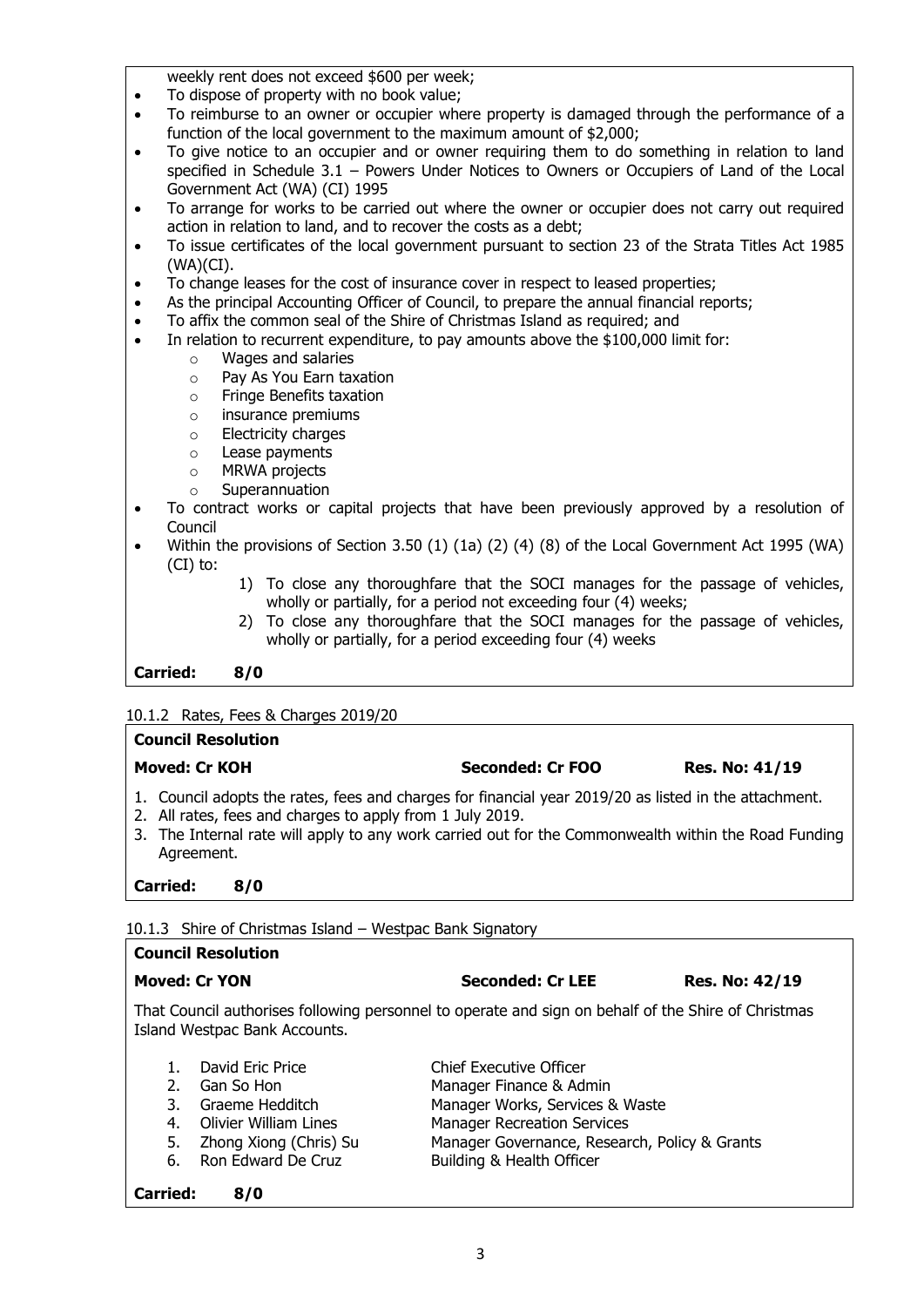| 10.1.4 Local Government Elections 21 October 2019                                                                                                                                                                              |                         |                |
|--------------------------------------------------------------------------------------------------------------------------------------------------------------------------------------------------------------------------------|-------------------------|----------------|
| <b>Council Resolution</b>                                                                                                                                                                                                      |                         |                |
| <b>Moved: Cr FOO</b>                                                                                                                                                                                                           | Seconded: Cr WOO        | Res. No: 43/19 |
| That the report be received and noted                                                                                                                                                                                          |                         |                |
| <b>Carried:</b><br>8/0                                                                                                                                                                                                         |                         |                |
| 10.1.5 Appointment of Acting CEO                                                                                                                                                                                               |                         |                |
| <b>Council Resolution</b>                                                                                                                                                                                                      |                         |                |
| <b>Moved: Cr YON</b>                                                                                                                                                                                                           | <b>Seconded: Cr PAL</b> | Res. No: 44/19 |
| That Council appoint the Manager Finance and Administration, Ms Gan So Hon as Acting Chief<br>Executive Officer for the period $17th$ June 2019 to $12th$ July 2019 inclusive, and that the applicable<br>higher duties apply. |                         |                |
| <b>Carried:</b><br>8/0                                                                                                                                                                                                         |                         |                |
| 10.1.6 Date for July Ordinary Council Meeting 2019                                                                                                                                                                             |                         |                |
| <b>Council Resolution</b>                                                                                                                                                                                                      |                         |                |
| <b>Moved: Cr YON</b>                                                                                                                                                                                                           | <b>Seconded: Cr PAL</b> | Res. No: 45/19 |
| The Ordinary Meetings for 23 July 2019 be rescheduled to 16 July 2019.                                                                                                                                                         |                         |                |
| <b>Carried:</b><br>8/0                                                                                                                                                                                                         |                         |                |
|                                                                                                                                                                                                                                |                         |                |
| <b>Manager Finance &amp; Administration</b><br>10.2                                                                                                                                                                            |                         |                |
|                                                                                                                                                                                                                                |                         |                |
| 10.2.1 Schedule of Accounts - May 2019<br><b>Council Resolution</b>                                                                                                                                                            |                         |                |
| <b>Moved: Cr FOO</b>                                                                                                                                                                                                           | <b>Seconded: Cr YON</b> | Res. No: 46/19 |
| That Council approves the expenditure as presented in May 2019 Schedule of Accounts.                                                                                                                                           |                         |                |
|                                                                                                                                                                                                                                |                         |                |
| <b>Carried:</b><br>8/0                                                                                                                                                                                                         |                         |                |
| 10.2.2 Financial Statements - May 2019                                                                                                                                                                                         |                         |                |
| <b>Council Resolution</b>                                                                                                                                                                                                      |                         |                |
| <b>Moved: Cr FOO</b>                                                                                                                                                                                                           | <b>Seconded: Cr LEE</b> | Res. No: 47/19 |
| That Council receives the Financial Statements of the May 2019 for the Municipal Fund.                                                                                                                                         |                         |                |
| <b>Carried:</b><br>8/0                                                                                                                                                                                                         |                         |                |
|                                                                                                                                                                                                                                |                         |                |
| <b>Manager Community/Recreation Services &amp; Training</b><br>10.3                                                                                                                                                            |                         |                |
| 10.4<br><b>Manager Works, Services &amp; Waste</b>                                                                                                                                                                             |                         |                |
| 10.5<br><b>Manager Governance, Research, Policy &amp; Grants</b><br>10.5.1 Record Keeping Plan Update                                                                                                                          |                         |                |
| <b>Council Resolution</b>                                                                                                                                                                                                      |                         |                |
| <b>Moved: Cr KOH</b>                                                                                                                                                                                                           | <b>Seconded: Cr LEE</b> | Res. No: 48/19 |
| That the Council adopt the updated 2019 Record Keeping Plan.                                                                                                                                                                   |                         |                |

**12 NEW BUSINESS OF AN URGENT NATURE INTRODUCED BY DECISION OF THE MEETING**